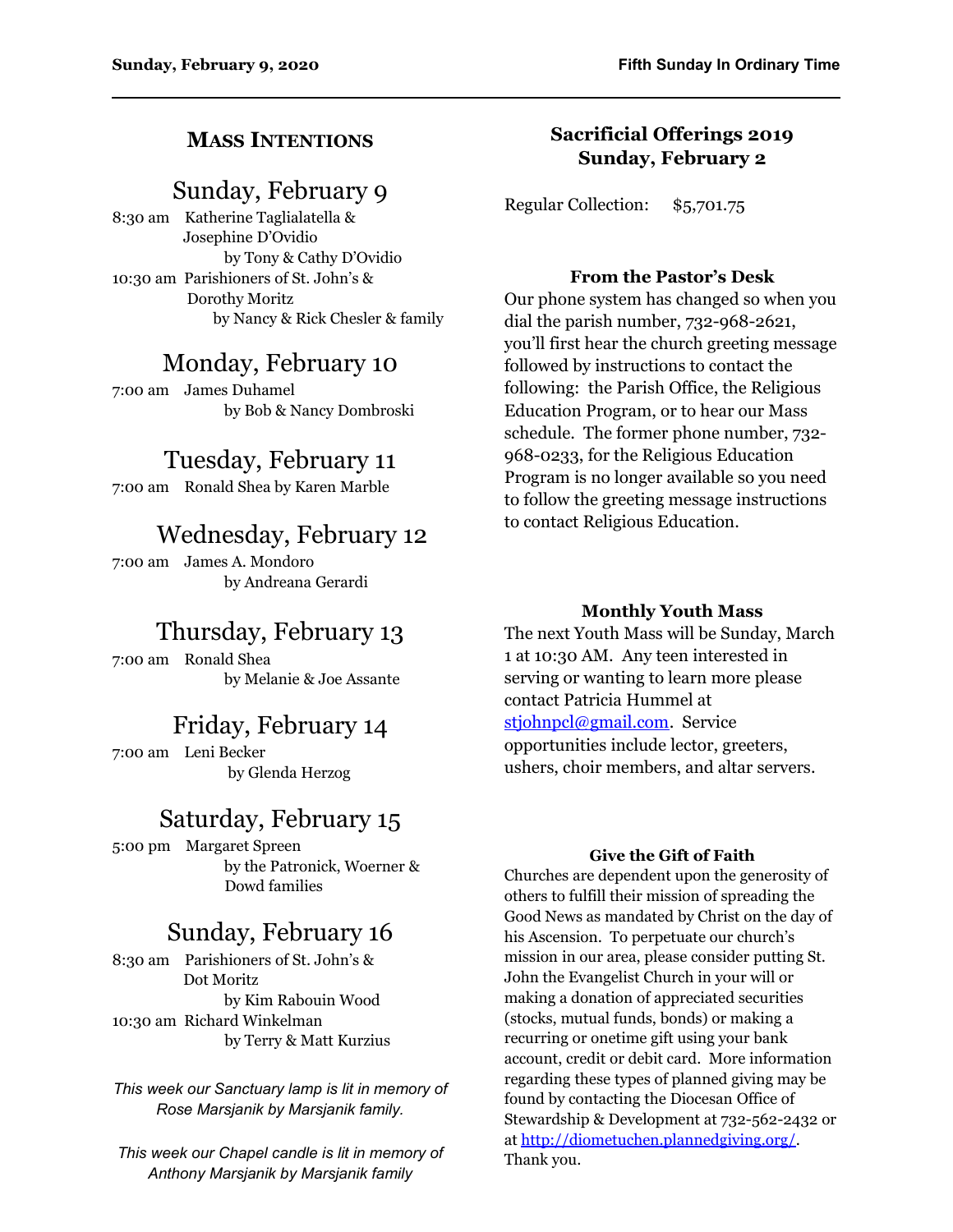#### **St. John Food Pantry**

Our Food Pantry is in need of the following: dry pasta, rice, cereal, canned tuna and chicken, low/no sugar canned fruit, no/low sodium canned vegetables and soups, tomato sauce and fruit juice. Food donations support our parish food pantry, for our neighbors in need as well as FISH Food Pantry on New Market Road in Piscataway. Thank you for your continuous generosity.

#### **Stewardship: A Way of Life**

*"Let your light shine before others that they may see your good works and give glory to your Father who is in heaven." MATTHEW 5:16*

The generosity of being a good steward of your gifts has a positive effect on people and it is contagious! Good works encourages more good works. Let your light shine! Be careful to recognize that God is working through you and don't put yourself above the people you have been called to help.

We are thankful for the efforts of

Bill Reuter

#### **Mount Saint Mary House of Prayer**

#### **Ho Hum, It's Lent Again. Make This Year Count**.

Come for a day of personal and communal reflection that will help you enter this season through the images and scripture of Lent. Lunch is included. Sat., Feb. 29, 10 a.m.-3 p.m. (\$50-\$60 as you are able) Presenter: Honora Nolty, OP. Sr. Honora is an Associate Director at RENEW International.



#### **Prayers for Our Service Members** Please pray for the

following parishioners who are currently serving in the Military:

- **U.S. Navy Reserve Lt. Michael Bartilotti**
- **U.S. Army Pvt. Luke Harshaney**
- **U.S. Army Pvt. Raymond C. Pizzigoni**
- **U.S. Coast Guard Lt. Ed Sella**
- **U.S. Army Staff Sgt. Paul Frabizzio**
- **U.S. Marine Mer. Cpl. Thomas Tyler Lizak**
- **U.S. Army Pfc. Sean Parente**
- **U.S. Marine Pvt. Dante Parente**
- **U.S. Army 2nd Lt. Casey Wenzel**
- **U.S. Army Spec. 4 Timothy Francisco**
- **U.S. Marine LCpl. Stephen Wright**
- **U.S. Marine Pvt. José Citron**

If there are any other military members you would like to be included in our prayers, please contact the Parish Office.

#### **St. Mary's Slavic Dinner**

St. Mary Byzantine Catholic Church will resume the Slavic Dinners on Wednesday**,**  February 12 from 4:00 PM to 7:00 PM. The dinner will be held in the St. Mary Parish Center, 1900 Brooks Boulevard, Hillsborough, NJ. The cost is \$15.00 for adults (ages 9 and up) and \$5.00 for Children (8 and under) and includes all you can eat Pirohi, Stuffed Cabbage, Kielbasa and Sauerkraut, Mashed Potatoes, salad, dessert and beverage. Each month a special entrée will be specially selected and prepared by St. Mary's chef John Pagano. Dinners are held on the second Wednesday of every month throughout the year. Orders to go are available. For more information contact: St. Mary's at 908-725-0615**.** The March dinner will be held Wednesday March 11.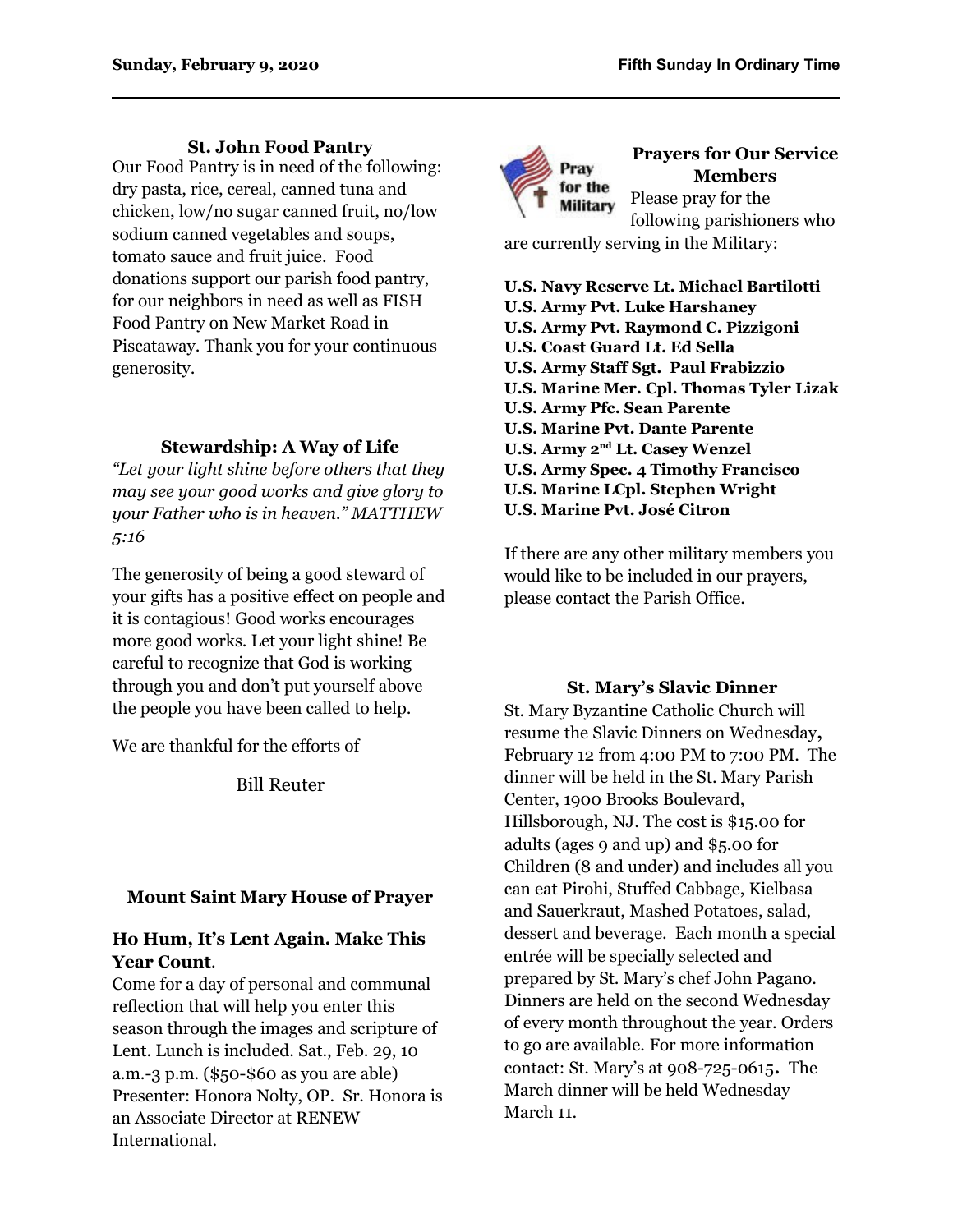#### **Attention Men of the Parish**

We tend to take for granted most of the gifts that God has given us. We can lose perspective on the fact that we have nothing whatsoever to complain about, that we have wonderful wives and children, an abundance of God given talents and abilities, physical health, material possessions well beyond what we really need and the privilege of being an American citizen among many other blessings. A retreat helps us to more deeply realize how blessed we really are. It allows us to step out of our busy world to slow down and reflect on God's presence in our lives. There is no better way to experience the peace that comes to us in this regard. There is an upcoming Men's Retreat at Loyola Jesuit Center in Morristown on March  $6 - 8$ , starting with super at 7:00 PM on Friday and ending at 12:30 PM on Sunday. A weekend you'll cherish for the rest of the year. Please call me for more information and reservations – Tony Pugliesi, 908-419- 8392.

#### **Catholic Press Month**

The annual drive to support our diocesan newspaper, The Catholic Spirit, is taking place during the month of February, National Catholic Press Month. Please support their good work by using the envelope in your packet. Any amount you contribute will show your support for the ministry of The Catholic Spirit and will be greatly appreciated. And please remember to take home a copy of the paper – it has a special role to play in your life as a practicing Catholic.

#### **Stress in Your Marriage!**

Do you feel lost, alone or bored in your marriage? Are you frustrated, hurt or angry with your spouse? Are you constantly fighting? Or, do you simply shut down? Have you thought about separation or divorce? Does talking about it only make it worse? Retrouvaille is a lifeline to help couples heal and renew their marriages. The program consists of a weekend experience for married couples (no group discussions) with six follow-up sessions. UPCOMING WEEKEND: February 21-23, 2020 For Information and to Register: Call Rich Colasuonno: 732-236-0671 Or Annette Colasuonno: 732-672-0748 or email 3024@retrouvaille.org

#### **Hope through Education**

Hope through Education, a newly incorporated independent nonprofit, was formed to significantly increase the tuition assistance available to lowincome families living in Middlesex, Hunterdon, Somerset and Warren counties, to allow them the chance to choose the best school for their child regardless of their ability to afford the full cost of tuition. Hope through Education has the approval of Bishop James F. Checchio, who stands in support of its mission. The nonprofit is staffed, operational and already at work to increase the number of scholarships available to families with the greatest financial need. Information on how to apply will be available shortly. For more information, please contact Hope through Education at info@hopethrougheducationusa.org.